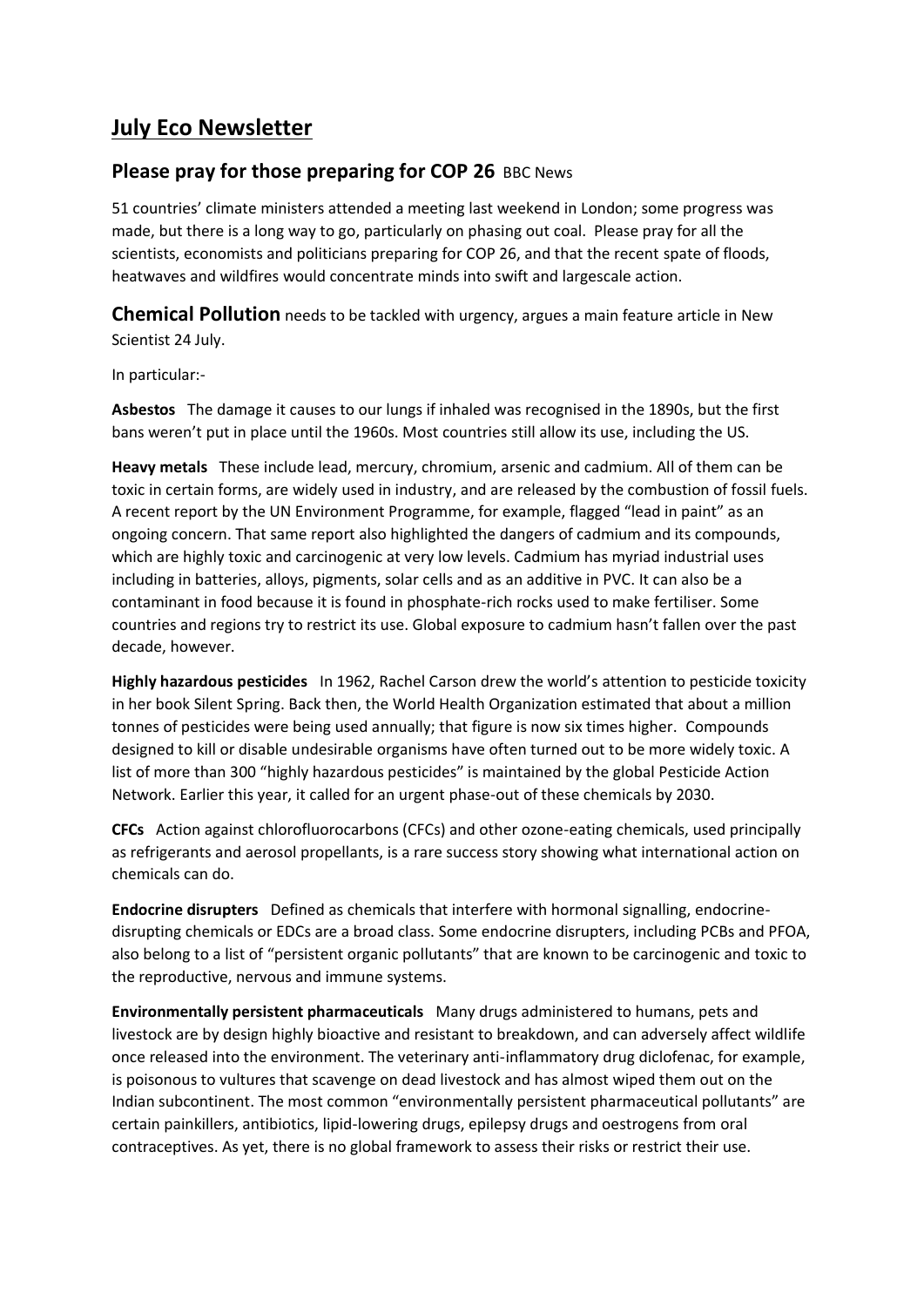### **Halt the Mineral Rush** argues Helen Scales in an article in New Scientist 24 July.

The Pacific island state of Nauru has licensed a Canadian owned company to start deep-sea mining in 2 years' time; countries such as the UK, France, Belgium, Jamaica, Russia, China and Japan all have their sights set on the metals inside coal-sized nodules scattered across a vast abyssal plain, called the Clarion Clipperton Zone, 5000 metres underwater in the Pacific Ocean. If seabed mining were to go ahead, it could unleash an environmental disaster. Nodule mines could wipe out unique species and populations. Sediment plumes could choke animals, including those living far from the mines. Mining wastewater could pollute deep open waters. From tardigrades to tuna, octopuses, corals and whale sharks, nodule mining could harm a huge array of ocean life.

However, deep-sea mining isn't inevitable. That is why Helen has joined hundreds of other scientists and policy experts in calling for a global moratorium. Our Deep-Sea Mining Science Statement outlines a case for a pause on mining until we understand what the full impacts would be, and is open for additional signatures from anyone who wishes to show their support.

Achieving such a move before the two-year period is up will be challenging, but we are optimistic it can happen. A promising avenue looks to be through the UN General Assembly, which has precedent. Its non-binding resolution on high seas drift netting led to a moratorium on this fishing technique, which kills huge numbers of dolphins, whales, sea turtles and seabirds. An equivalent UN resolution for a seabed-mining moratorium could also encompass a wider mining strategy to responsibly meet the demand for minerals needed by the rise in green technologies.

## **"The insect Apocalypse – Our World will grind to a halt without them"**

Dave Goulson Professor of Biology at Sussex University writes in the 25/7/21 Observer: [https://www.theguardian.com/environment/2021/jul/25/the-insect-apocalypse-our](https://www.theguardian.com/environment/2021/jul/25/the-insect-apocalypse-our-world-will-grind-to-a-halt-without-them)[world-will-grind-to-a-halt-without-them](https://www.theguardian.com/environment/2021/jul/25/the-insect-apocalypse-our-world-will-grind-to-a-halt-without-them)

Insects have declined in abundance by 75% in the last 50 years. Habitat loss, budget cuts and climate change have created a perfect storm for their decline. Few people seem to realise how devastating this is, not only for human wellbeing – we need insects to pollinate our crops, recycle dung, leaves and corpses, keep the soil healthy, control pests, and much more – but for larger animals, such as birds, fish and frogs, which rely on insects for food. Wildflowers rely on them for pollination**. As insects become more scarce our world will slowly grind to a halt, for it cannot function without them.**

Increasingly, most of us live in cities, and grow up seeing few insects other than houseflies, mosquitoes and cockroaches, so the majority of us don't much like insects. Many people are terrified of them. They are often referred to as "creepy crawlies" or "bugs"; unpleasant, scuttling, dirty creatures, living in filth and spreading disease. Few therefore appreciate how vitally important insects are to our own survival, and fewer still how beautiful, clever, fascinating, mysterious and wonderful insects are.

Aside from their role as food, insects perform a plethora of other vital services in ecosystems. For example, 87% of all plant species require animal pollination, most of it delivered by insects. The colourful petals, scent and nectar of flowers evolved to attract pollinators. Without pollination, wild flowers would not set seed, and most would eventually disappear. There would be no cornflowers or